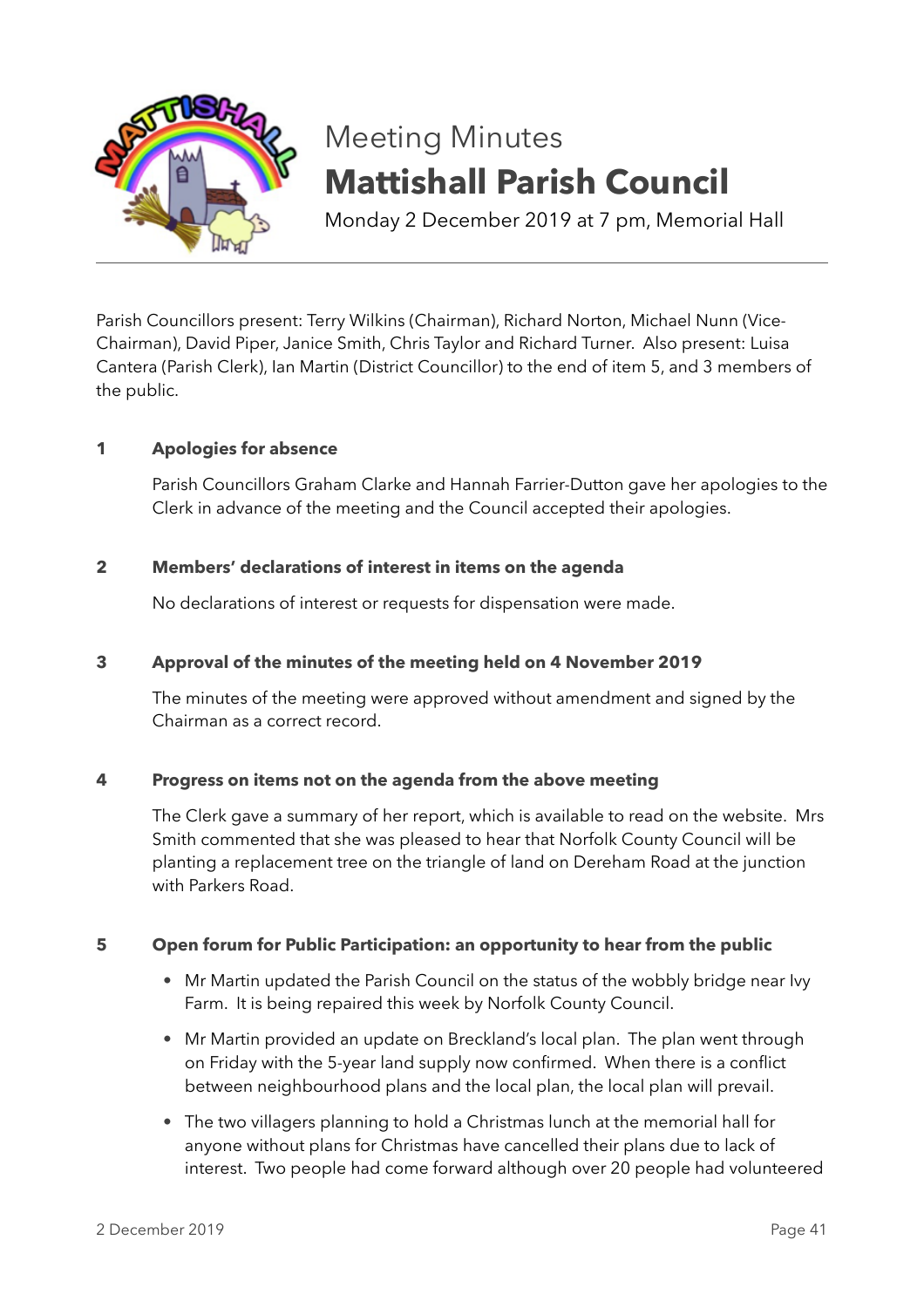to help out. They plan to organise a Christmas-related event next year.

# **6 Speaker: Reverend Mark McCaghrey regarding building repairs required at All Saints' Church**

The vicar explained that every five years the church must have a building inspection; the most recent inspection highlighted an estimated £250,000 of work. Part of the work will be funded by Gonville and Caius College as it has an historic connection with All Saints' Church. The Parochial Church Council is planning to fundraise and the vicar asked the Parish Council to contact him with any fundraising ideas.

## **7 Planning matters**

## 7.1 **Results of applications (decisions taken by Breckland Council)**

3PL/2019/1233/F - Rayners Farm, 88 Dereham Road - Erection of 2 dwellings and garages: Application approved.

3PL/2019/1250/F - Poppyland, Welborne Road - Demolition of existing dwelling and proposed replacement dwelling house and garage - Application approved.

3PL/2019/1267/HOU - Rhospen, Welborne Road - Proposed rear first floor extension to create larger bedroom and other associated works: Application approved.

## 7.2 **Report and recommendations on planning applications from the Delivery and Monitoring Group (DMG)** - Comments will be sent to Breckland Council:

3OB/2019/0036/OB - Land south of Dereham Road - To bring the affordable housing in line with the emerging local plan and to bring the wording in line with current requirements of registered providers: The Parish Council objects to this application. The original application, 3PL/2015/0498/O, was refused but granted on appeal, APP/ F2605/W/17/3185918, on 6 March 2018. In his appeal decision the Inspector made the following comments: Para 30 - 'As part of the scheme up to 20 affordable homes would be delivered on-site and this additionally weighs significantly in favour of the appeal proposal.'

Para 36 - 'In the event that planning permission were to be granted and implemented the Universal Undertaking would secure the provision of on-site affordable housing at a rate of 40%.'

The Inspector had commented, in para 29,' It is suggested that confidence in the planning process, particularly in Neighbourhood planning, could be undermined if the appeal were to succeed.' It would seem that if a document referred to as a Universal Undertaking, used to obtain planning permission, can so easily be modified, then that concern expressed by the community was justified.

Other applications submitted at the same time as the original have provided the proportion of affordable housing deemed necessary under the policies operating at the time. To allow this applicant to reduce the amount of affordable housing now, just because they have not yet developed the site, would seem to offer them a substantial commercial advantage over their competitors.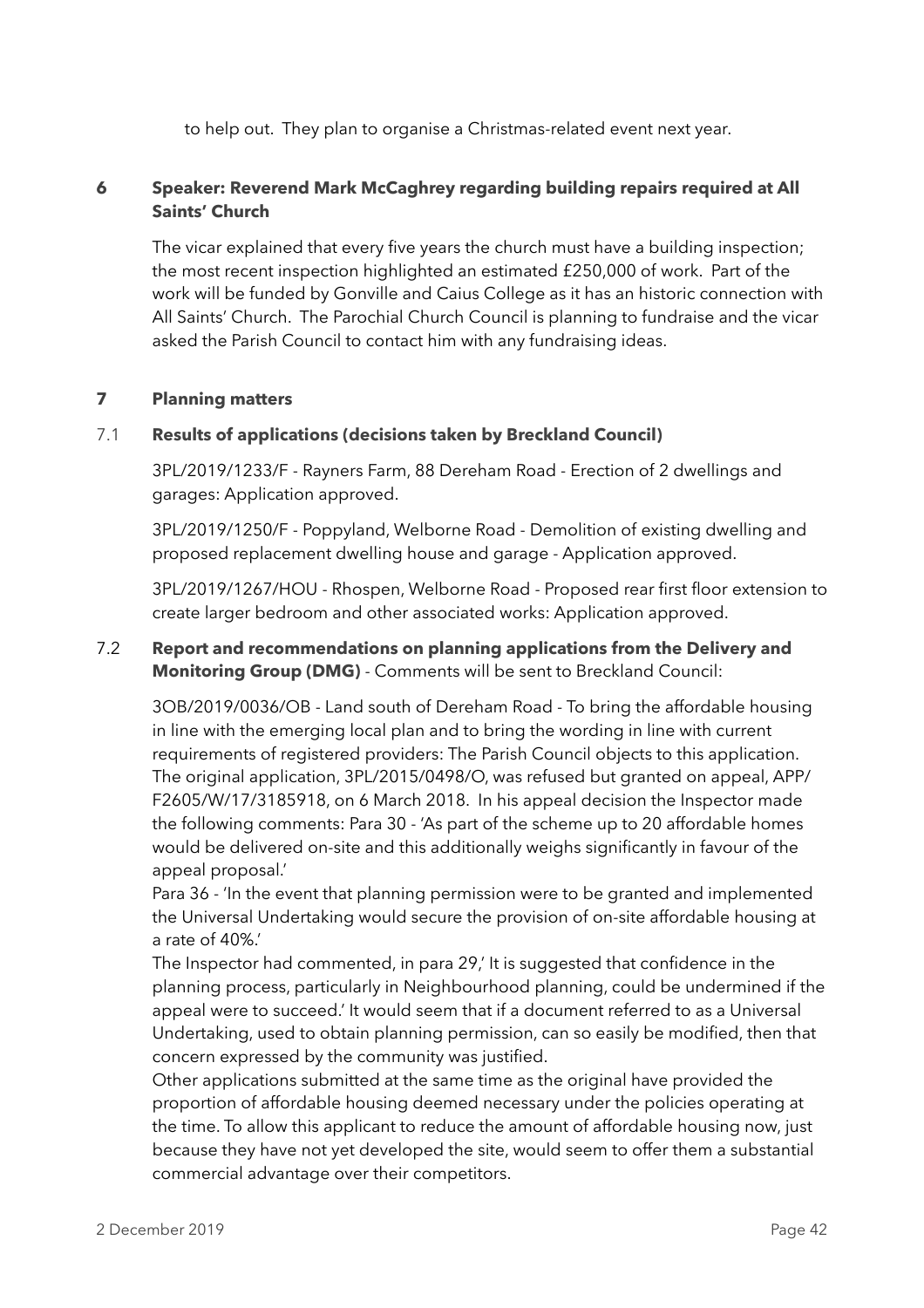One cannot believe that the applicant would show the same enthusiasm for adopting this policy from the new Local Plan if the proportion of affordable housing had been increased from that when permission was granted.

If the applicant believes that policies from the new Local Plan should be adopted then all relevant policies should be applied. The applicant could relinquish the original permission and re-apply under the new Plan. The power that the council has to revoke or modify the permission could also be exercised.

## **8 Updates from individual council members (for information only)**

## 8.1 **SAM2 (speed awareness messaging sign) and Speedwatch**

The SAM2 sign was located in the 20 mph limit near the school facing traffic travelling west to east to mid-October. During that time, 54,000 vehicle movements were recorded, with the fastest vehicle recorded at 50 mph. The sign is now located further west on Dereham Road facing traffic entering the village travelling west to east.

Speedwatch: The Mattishall team plans to carry out Speedwatch duties in the new year.

## 8.2 **Allocation of Christmas hampers project**

The person making up the hampers was able to make 18 hampers, two more than originally planned. The Chairman will deliver the hampers to the Mattishall & Burgh Charity and the church for them to distribute to individuals and families in the village. Councillors have seen a photo of the hampers and said they were very impressed.

### 8.3 **November youth club sessions**

Mr Nunn reported that the youngsters had enjoyed making paper snowflakes for the Santa's grotto organised by the Parish Council. The club plans to meet throughout December with the exception of Friday 27 December. A Christmas party is planned for Friday 20 December.

## 8.4 **Norwich Western Link**

Dr Piper attended a meeting on 19 November. The working group is now working on sustainable transport element, e.g. bus services, school bus routes, footpaths. He also reported that the A47 multi-parish meeting will meet in December. The dualling of the A47 is due to start in 2021-22 and completed by 2025.

#### **9 Village events**

## 9.1 **Update on the Remembrance Day service held on 10 November**

Dr Piper, who was involved with the church in organising the event, felt that the service was very respectful. Councillors agreed and commented that it was well attended.

#### 9.2 **Update on the Christmas tree lighting event held on 1 December**

The event was a great success with 66 children visiting Santa in the grotto as part of the children's activity afternoon in the church. Lots of families came to the green from 4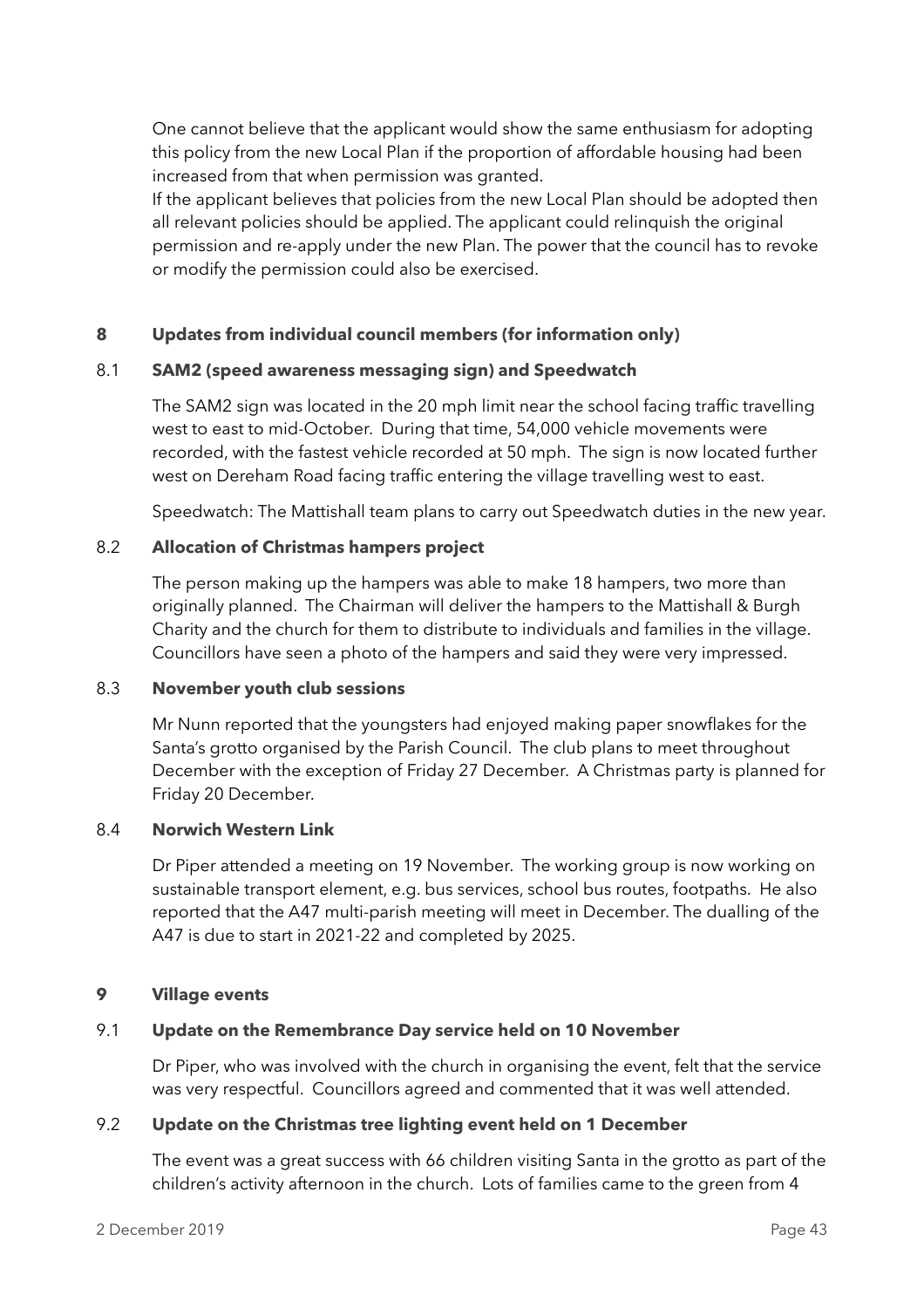pm to enjoy the music, singing, refreshments and tree light switch-on. Unfortunately, there had been some vandalism at the green prior to the start of the event which could have prevented the event from going ahead. Councillors discussed the possibility of CCTV to combat the recent vandalism. The Clerk was asked to obtain three quotations for CCTV for discussion at the January meeting.

The Chairman asked the Council to suspend Standing Orders to enable the meeting to be extended beyond 2.5 hours. The Council agreed to this.

## 9.3 **Discussion on the planned event to commemorate the 75th anniversary of VE Day**

The vicar of All Saints Church has suggested a combined celebration on 8 May. Dr Piper has started completing a grant application which could generate up to £500 towards the event. Ideas include dancing to live 40s music, fancy dress and a tea party. The Council will discuss setting up a working party at the January meeting.

## **10 Consideration of a donation towards a Christmas lunch at the Memorial Hall**

This item was not discussed given the comment in public participation about the lunch not going ahead.

## **11 Village Green**

## 11.1 **Discussion on the installation of two security posts at the village green**

Several different options were discussed. The Council **RESOLVED** to appoint Simon Mansfield to install two security posts; the Clerk will purchase the posts directly from the supplier.

# 11.2 **Continuation of discussion about whether to install goal posts on the village green**

Dr Piper presented three quotes for goal posts for the green to be located along the southern hedge line. He will ask the Barlow Charity, owners of the green, if they will allow goal posts and will bring the topic back to the January meeting.

## **12 Parking issues on Church Plain**

A resident wrote to the Parish Council about some vehicles parking inconsiderately on Church Plain, blocking entrances to businesses and properties. The resident has suggested lines to help drivers park sensibly. The Parish Council is aware that yellow lines will not be allowable by Highways as they are not enforceable but is not sure whether white lines are a possibility. The Chairman allowed the vicar, who was sitting in the audience, to speak to say that he would like to have contact with the correspondent to discuss the issue further as he is aware that many of the vehicles are church visitors. The Clerk will organise contact between the two parties.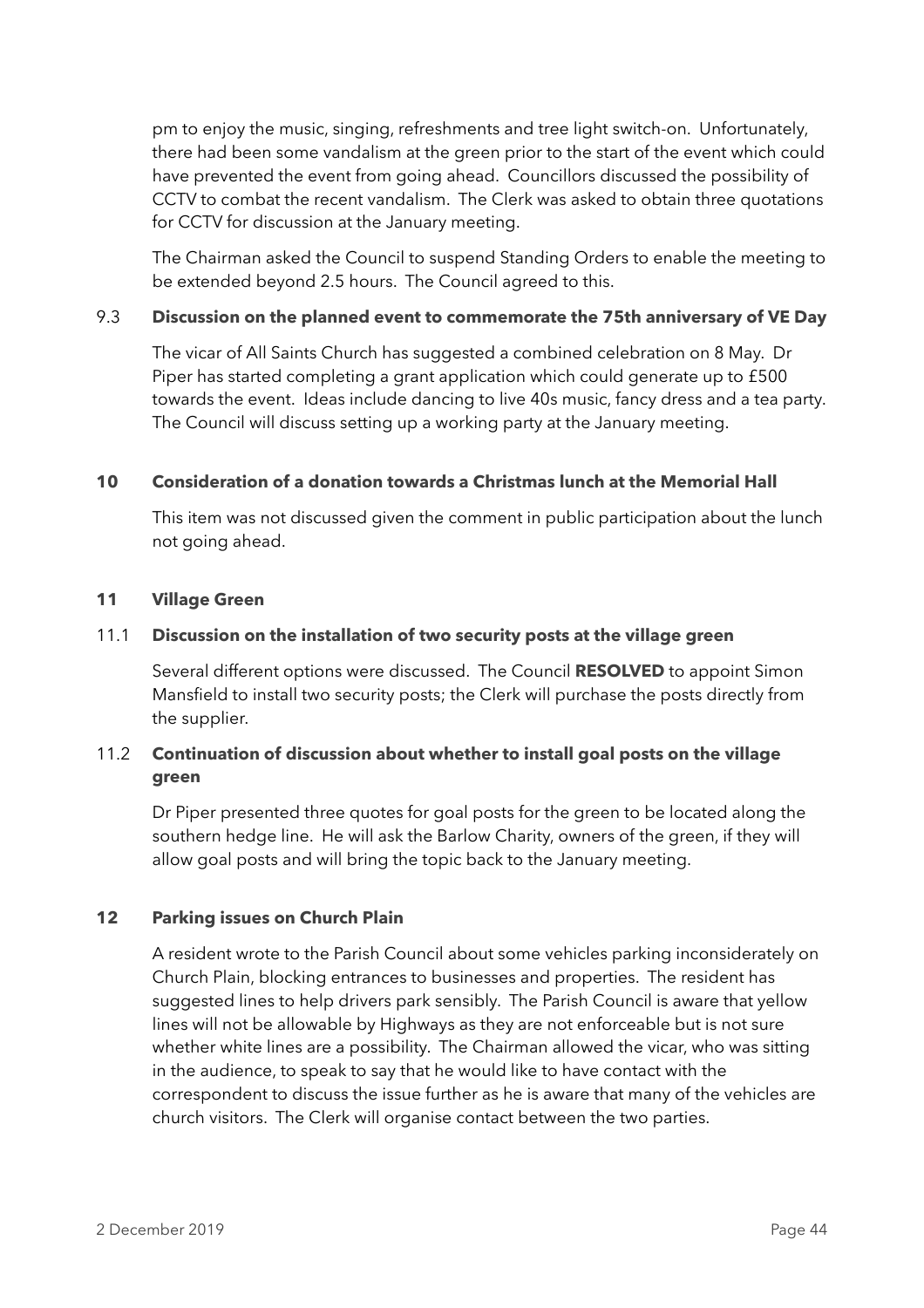## **13 Operation London Bridge**

Mrs Smith attended a seminar recently where this topic was discussed. Operation London Bridge is the codename that refers to the plan for what will happen in the days after the death of Queen Elizabeth II. There was a brief discussion but it was agreed to defer further discussion to the January meeting due to lack of time. The vicar commented that he is well-briefed on the topic.

## **14 Report from clock servicing company about the condition of the village clock**

Smith of Derby, who service the village clock located on the church tower, have submitted a report recommending extensive restoration of the clock dial. Funding would need to be sought to contribute towards the project. The Clerk was asked to obtain two further quotations for further discussion.

#### **15 Finance**

#### 15.1 **Review of the cemetery and allotment fees**

The Council **RESOLVED** to increase allotment fees from January 2020 by 5%. Allotment holders will be asked to maintain the paths close to their allotments. A review of the cemetery fees will be discussed at the January meeting.

#### 15.2 **First draft of the budget for 2020-21**

The Clerk, Mr Turner and Mr Taylor met in November to produce a first draft for discussion. It will be discussed again at the January meeting.

#### 15.3 **Payment of accounts list**

The Council **RESOLVED** to approve the payments list (final page).

#### **16 Correspondence**

The correspondence was available for councillors to read.

#### **17 Items for the next meeting agenda (Monday 6 January 2020)**

Setting up a VE Day working party, CCTV and goal posts for the village green, Operation London Bridge, approval of the budget and precept, and a review of cemetery fees will all feature as discussion items on the next agenda.

The Chairman closed the meeting at 10 pm.